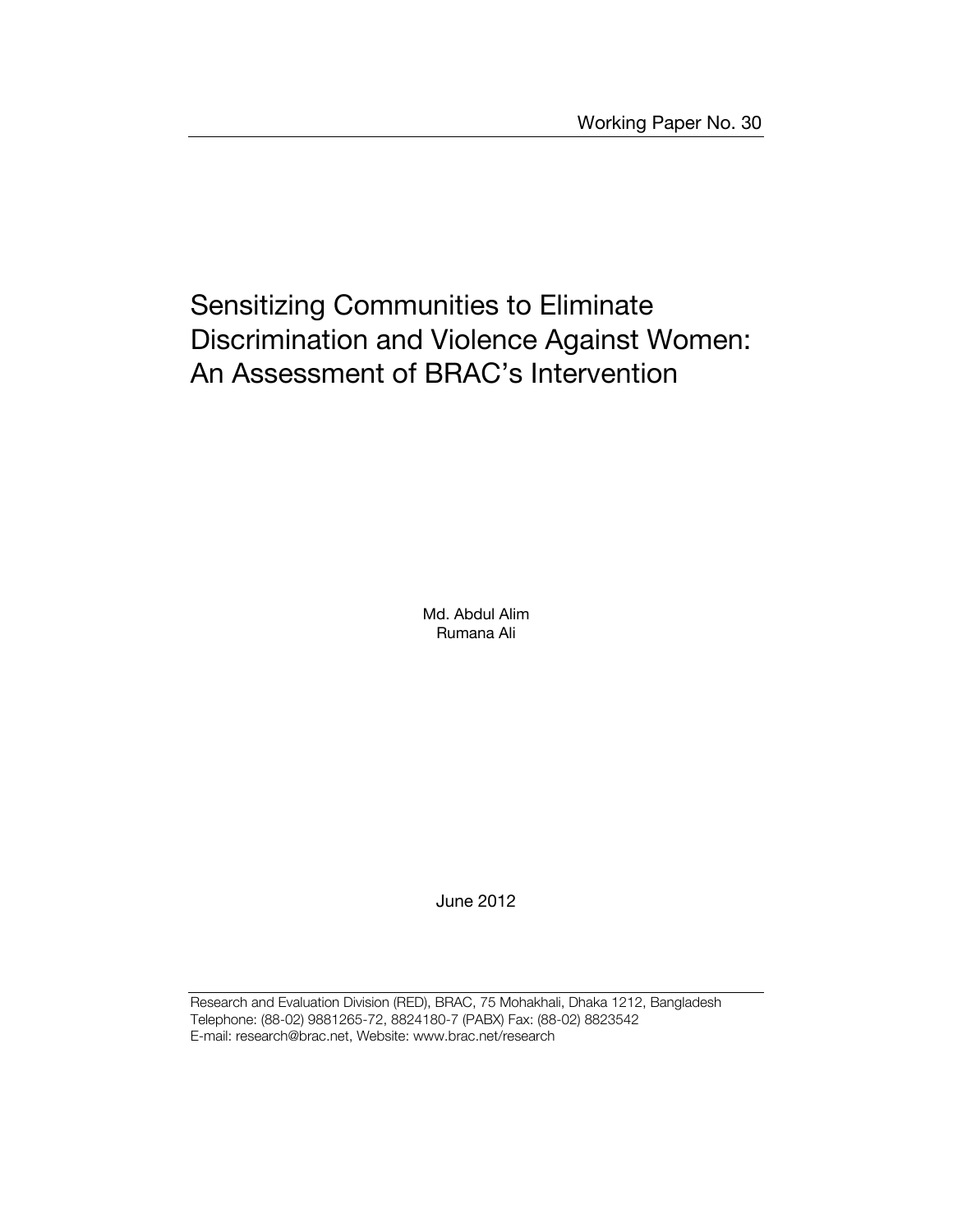#### **Working Paper No. 30**

Copyright © 2012 BRAC

June 2012

Page makeup and composition Altamas Pasha

Cover design Md. Abdur Razzaque

Design and layout Md. Akram Hossain

Published by:

#### **BRAC**

BRAC Centre 75 Mohakhali Dhaka 1212, Bangladesh Telephone: (88-02) 9881265-72, 8824180-7 (PABX) Fax: (88-02) 8823542 Website: www.brac.net/research

BRAC/RED publishes research reports, scientific papers, monographs, working papers, research compendium in Bangla *(Nirjash)*, proceedings, manuals, and other publications on subjects relating to poverty, social development and human rights, health and nutrition, education, gender, environment, and governance.

*Printed by BRAC Printers at Tongi, Gazipur, Bangladesh.*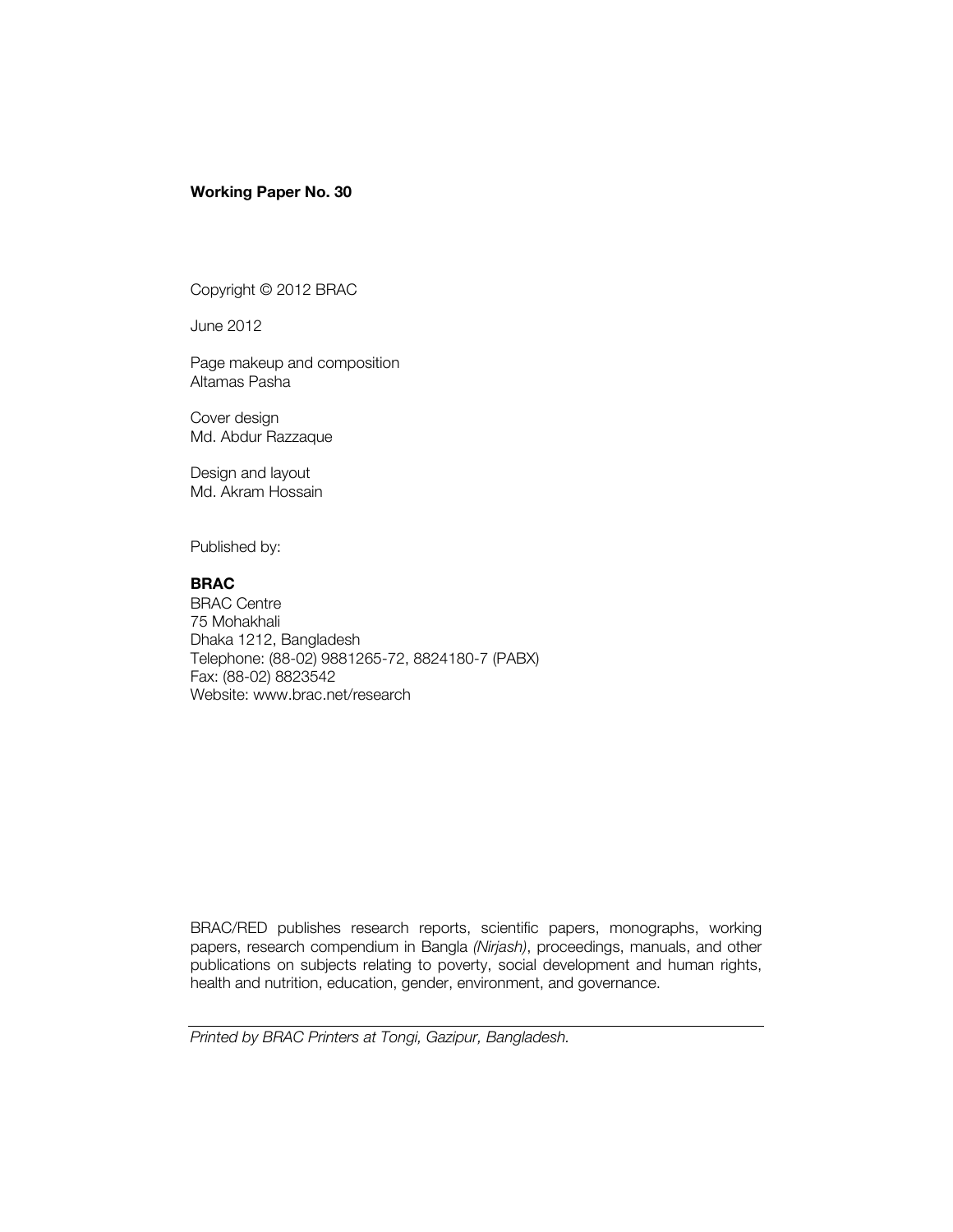# Table of contents

| Acknowledgements                                       | İV     |
|--------------------------------------------------------|--------|
| Abstract                                               | $\vee$ |
| I. Introduction                                        | 1      |
| Overview of the project                                | 2      |
| Objective of the study                                 | 3      |
| <b>II. Methods</b>                                     | 4      |
| Study area                                             | 4      |
| Sample size and data collection tools and techniques   | 4      |
| III. Findings                                          | 5      |
| Demographic composition of the respondents' households | 5      |
| Changes in knowledge level on CEDAW                    | 6      |
| Changes in knowledge level on sexual harassment        | 11     |
| <b>IV. Discussion and conclusion</b>                   | 13     |
| <b>References</b>                                      | 15     |

| An assessment of BRAC's intervention | $\cdots$<br>Ш |
|--------------------------------------|---------------|
|                                      |               |
|                                      |               |
|                                      |               |
|                                      |               |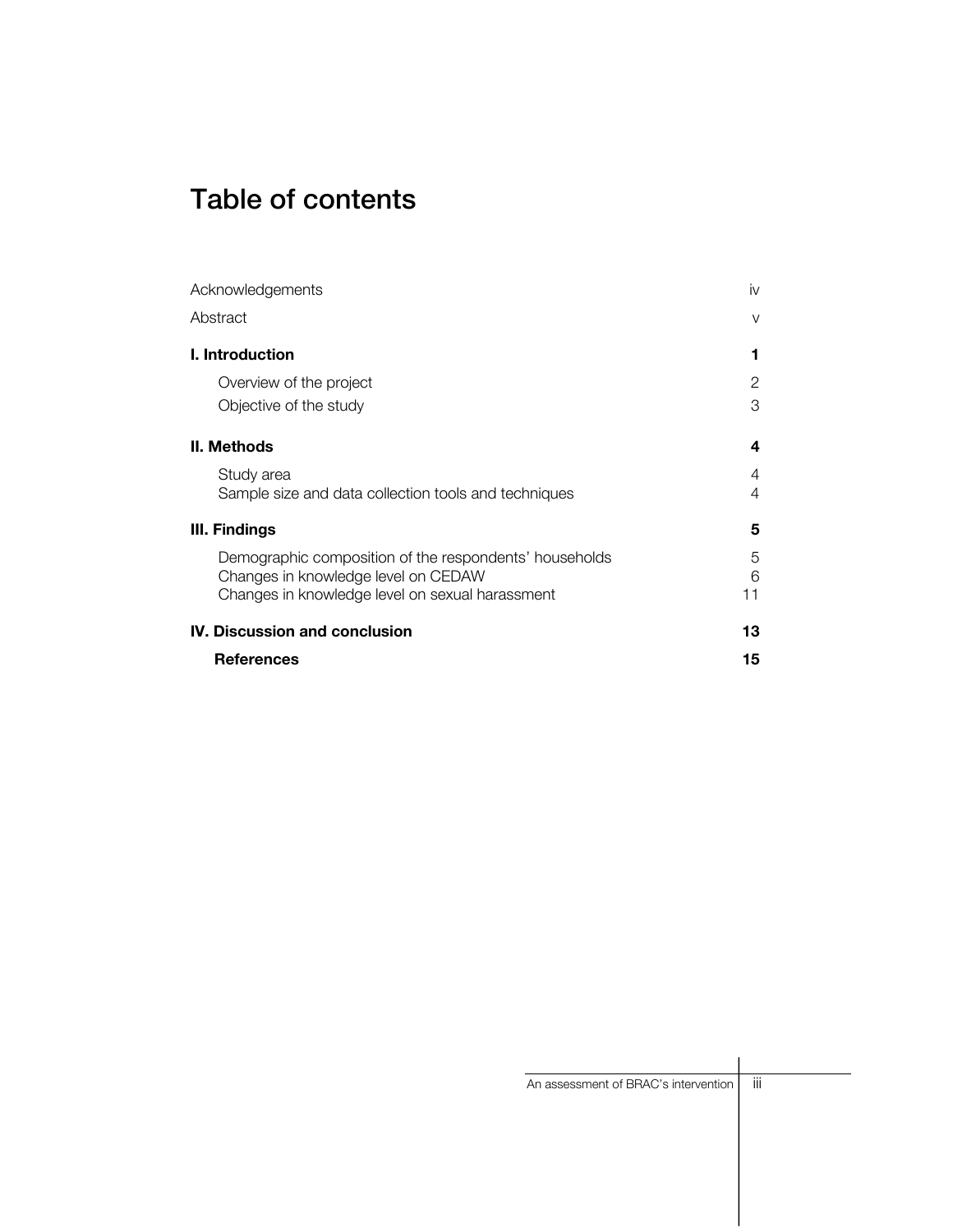## Acknowledgements

The authors are grateful to Ms. Sheepa Hafiza, Director, Gender, Justice and Diversity, and Dr. WMH Jaim, Director, Research and Evaluation Division, BRAC for their support. They are also thankful to Dr. Mohammad Rafi, Head of Research (Social Development & Human Rights) for his guidance in designing the study, data collection and analysis. The authors would like to thank Andrew Jenkins, Coordinator, Impact Assessment Unit of RED for his suggestions in report writing. Special thanks are given to Md. Faruque Hossain, Senior Gender Trainer, Gender Justice and Diversity Department for providing continuous support. Sincere thanks to Mr. Hasan Shareef Ahmed and Mr. Altamas Pasha for editing and final proofing of the manuscript, respectively. Mr. Md. Akram Hossain formatted the report for publication also deserves thanks. The authors are also indebted to the survey respondents for their valuable time and useful data for the study. Thanks to all people associated with this research for their support, suggestions and assistance.

RED is supported by BRAC's core fund and funds from donor agencies, organizations and governments worldwide. Current donors of BRAC and RED include Aga Khan Foundation Canada, AusAID, Australian High Commission, Bill and Melinda Gates Foundation, NIKE Foundation, Campaign for Popular Education, Canadian International Development Agency, Charities Aid Foundation-America, Columbia University (USA), Department for International Development (DFID) of UK, European Commission, Fidelis France, The Global Fund, GTZ (GTZ is now GIZ) (Germany), Government of Bangladesh, The Hospital for Sick Children, ICDDR,B Centre for Health and Population Research, Institute of Development Studies (Sussex, UK), Inter-cooperation Bangladesh, International Committee of the Red Cross, International Research and Exchange Board, Manusher Jonno Foundation, Micro-Nutrient Initiative, NOVIB, OXFAM America, Plan Bangladesh, Embassy of the Kingdom of the Netherlands, Royal Norwegian Embassy, SIDA, Stanford University, Swiss Development Cooperation, UNICEF, University of Leeds, World Bank, World Food Programme, Winrock International USA, Save the Children USA, Save the Children UK, Safer World, The Rotary Foundation, Rockefeller Foundation, BRAC UK, BRAC USA, Oxford University, Karolinska University, International Union for Conservation of Nature and Natural Resources (IUCN), Emory University, Agricultural Innovation in Dryland Africa Project (AIDA), AED ARTS, United Nations Development Programme, United Nations Democracy Fund, Family Health International, The Global Alliance for Improved Nutrition (GAIN), The Islamic Development Bank, Sight Saver (UK), Engender Health (USA) and International Food Policy Research Institute (IFPRI).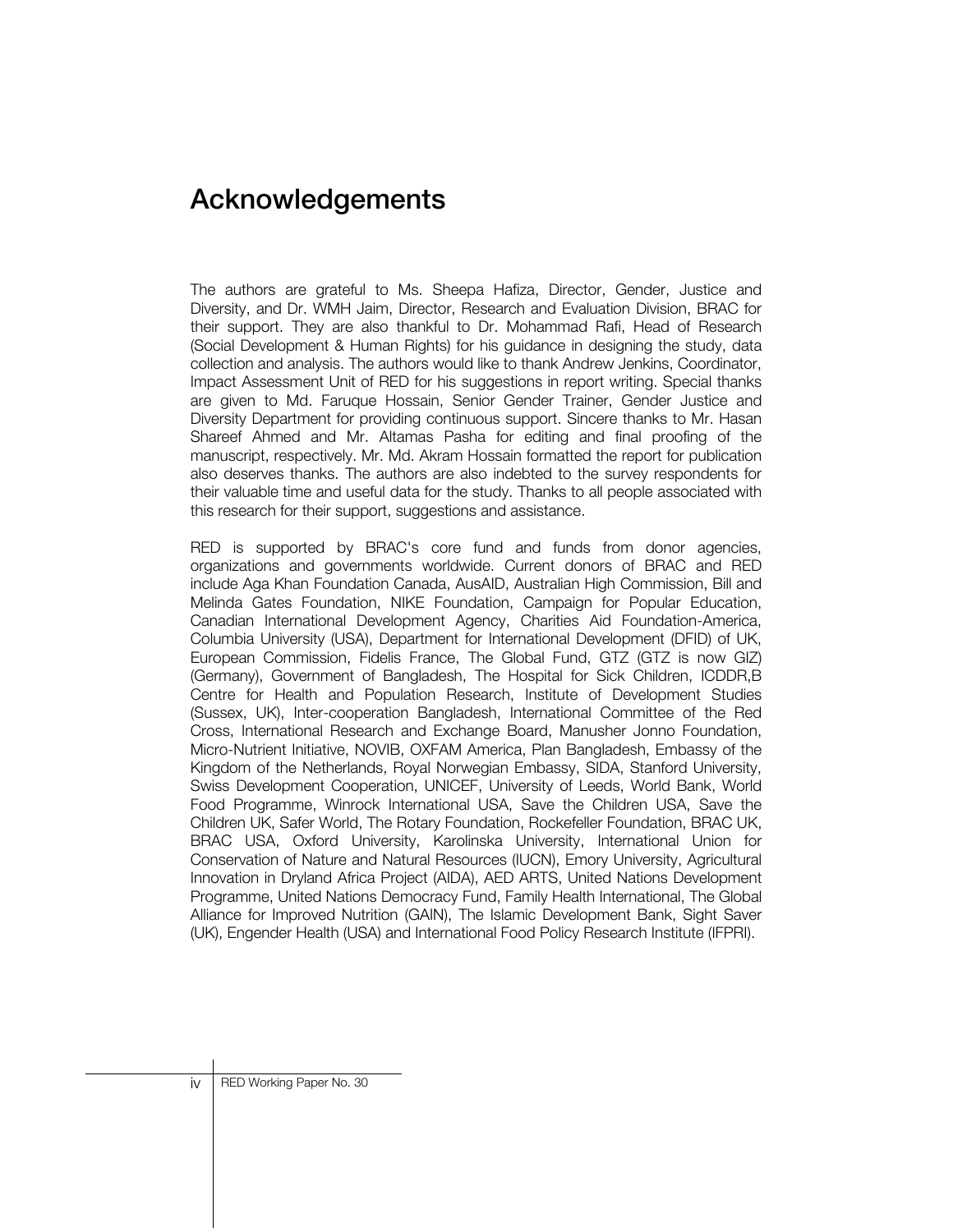### **Abstract**

The project titled 'Sensitizing communities on CEDAW' was a part of the Gender Quality Action Learning (GQAL) programme implemented in Gazipur to sensitize people about CEDAW to prevent violence against women and sexual harassment. The study aimed to assess the change of knowledge level of students and community leaders on CEDAW and sexual harassment. Two rounds of survey data – baseline and endline - were used to assess the change of the project. The difference in changing knowledge level of the respondents on CEDAW and sexual harassment between the baseline and endline survey was found to be much higher. Still there was considerable number of respondents whose knowledge was found to be unchanged or decreased after the intervention. Deeply rooted patriarchal ideology, cultural beliefs and practices were identified as the major reasons behind this fact. It was suggested that BRAC should run this kind of project in a larger scale, targeting larger groups of population for a longer period of time in order to eliminate dominant patriarchal ideology that keeps women subordinate and oppressed in all spheres of life.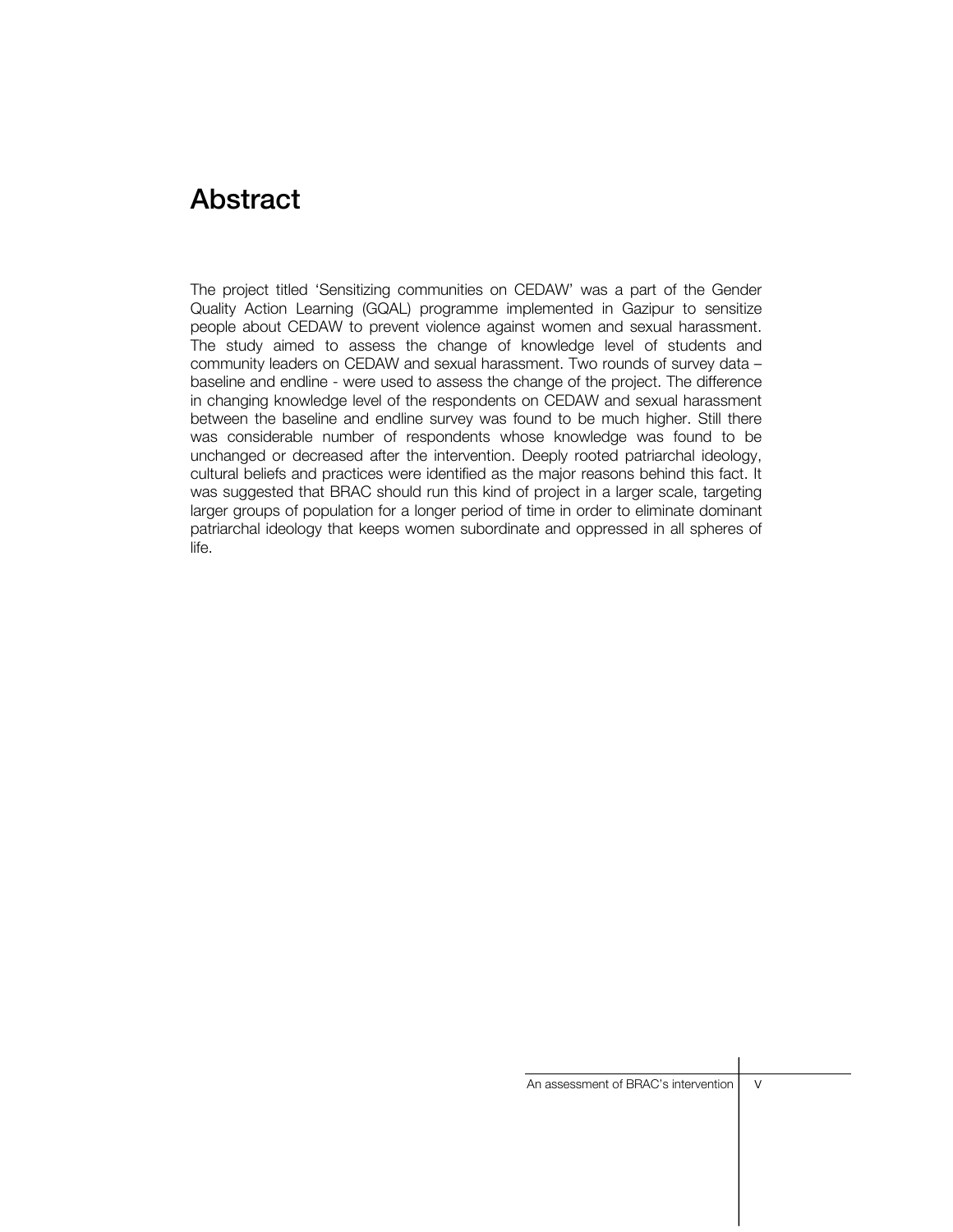### I. Introduction

The commitment of the state to establish equality has been reflected in its ratification of various international conventions and treaties. These treaties make the state obligated to take steps and policies to transfer these commitments into practice. Bangladesh has signed the Convention on the Elimination of All Forms of Discrimination against Women (CEDAW)<sup>1</sup> in 1984 with reservation on four articles<sup>2</sup>. Despite all of the constitutional and international commitments, discrimination and violence against women poses one of the most serious threats to overall development in Bangladesh.

In Bangladesh women or girls are everyday targets of discrimination within their household (Jahan 1994, White 1992, Zaman 1996, Zaman 1999) and it starts from their birth and continues throughout the life. Smith (2001, cited in Sultana 2010) mentioned that women are frequently deprived of their rights. The cultural beliefs that the role of a woman is to be nothing other than a wife and mother has a consequence for reducing parents' incentives to invest in human capital of their daughters. Within the household and beyond, men exercise control over women's labour, their sexuality, their choice of spouse, their access to labour and other markets, and their income and assets through local decision-making and legal bodies (Baden *et al.* 1994 cited in Alim 2011, p.1). In other words, men mediate women's access to social, economic, political, and legal institutions.

 1 Convention on the Elimination of All Forms of Discrimination against Women (CEDAW) is the international bill of women's human rights adopted in 1979, by United Nations Commissions on the Status of Women (Geske and Bourque, 2002: 249). It formally recognizes and explicitly addresses the rights of women. Having 186 state parties, it is one of the most highly ratified international human rights conventions. The substance of the convention is based on three interrelated core principles: equality, non-discrimination and State obligation. It also allows state party to ratify the convention by keeping reservation on particular elements of the treaty which they will not be bound to (IWRAW Asia Pacific, 2009: 3). CEDAW consists of total 30 articles. Article 1 provides a definition of discrimination and forms a fundamental basis for eliminating discrimination, Article 2-4 deals with different measures that are made as obligatory for state parties to eliminate discrimination and ensure equality. Article 5-16 describes different areas that are needed to be addressed through the policies and measures mentioned in Article 2-4, in order to eliminate discrimination. These areas include: sex roles stereotyping and customary practices detrimental to women (article 5), prostitution (article 6), political and public life (article 7), participation at the international level (article 8), nationality (article 9), education (article 10), employment (article 11), health care and family planning (article 12), economic and social benefit (article 13), rural women (article 14), equality before law (article 15), and marriage and family relationship (article 16). Article 17-22 discusses the establishment and the function of the CEDAW Committee while article 18-30 deals with the administrative and other procedural aspects of the convention (IWRAW Asia Pacific, 2009: 3).

Bangladesh ratified CEDAW in 1984 with reservations on four articles – 2, 13 (a), 16 (a, c and f) under the excuse that these articles go against the principles of *Sharia* laws based on the Quran and *Sunnah*  (Husain, 2004: 51). As a result of the demands and advocacy by women's movements, organizations and civil society, in 1996 Bangladesh withdrew its reservation from two articles, and at present, therefore, it still retains reservations on article 2 and 16 (c). These two articles are very important part of CEDAW to achieve equality in every aspect of life.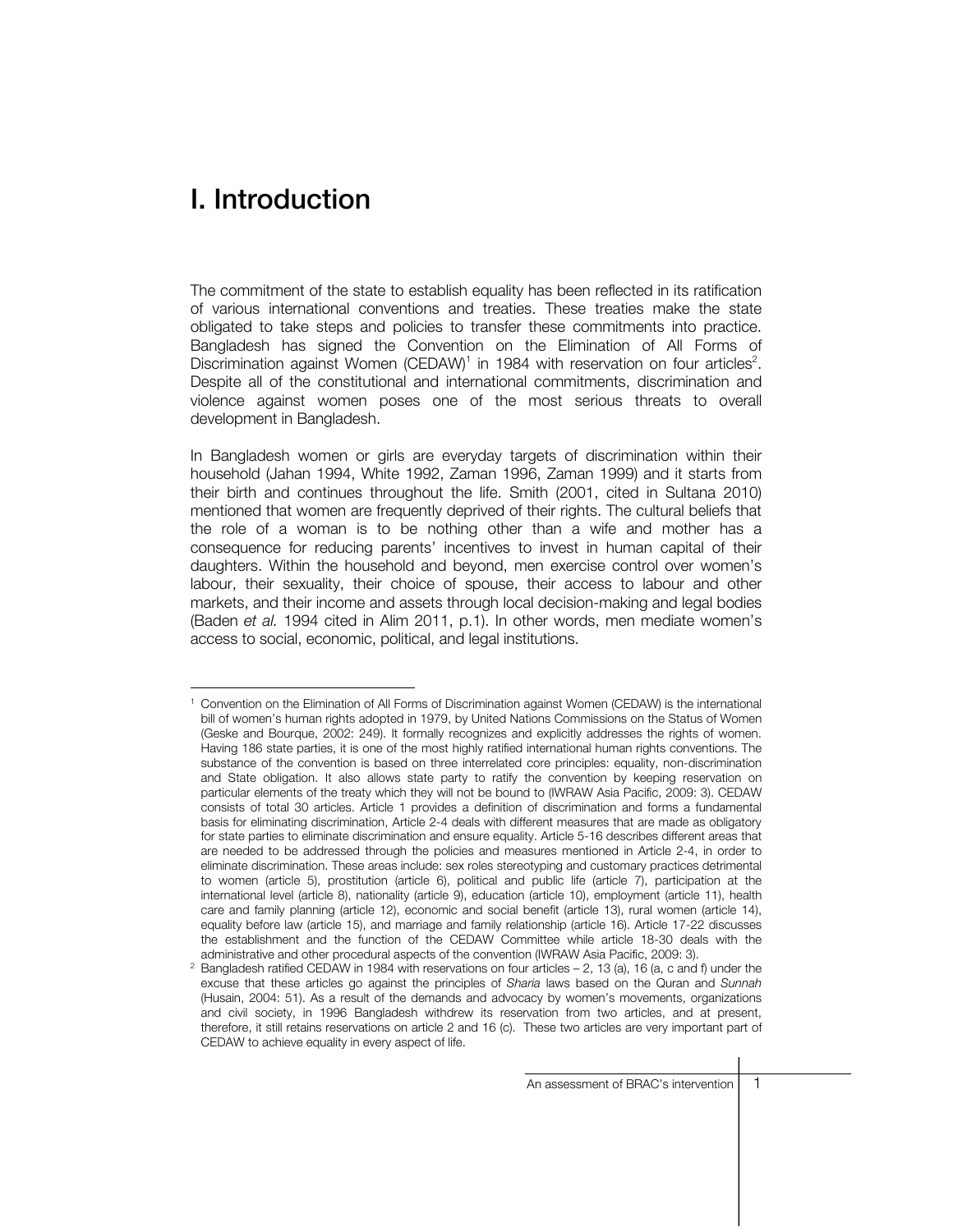Women are dependent on men throughout their lives, from father through husband to son. Okojie (1994) reported that women's access to material resources were restricted, leaving them dependent on male relatives. This discrimination makes women subordinate in the family. The subordination of women is a consequence of the existing patriarchal social system which determines power relations within households and the bargaining power of household members through the organization of the family, marriage, inheritance patterns, and associated ideologies (Parveen 2007, Kabeer 2005, Naved 2000).

Gender discrimination is also associated with violence against women which is considered another major impediment to gender equality. Jahan (1994:200) relates that gender discrimination, leading to gender violence, is deeply embedded in Bangladeshi social structure; all Bangladeshi social institutions permit, even encourage the demonstration of unequal power relations between the sexes. In other words, violence against women in Bangladesh is culturally accepted, tolerated and 'in certain prescribed forms and given contexts' it is legitimized (Marcus 1993). Lack of women's autonomy in their household as well as in the community is also associated with domestic violence (Koenig *et al.* 2003 cited in Alim, p.2).

Gender-based violence is perpetrated at different levels, i.e. at the family, community and state, and in different forms. Much violence against women are unreported. Domestic violence can be cited as an example of unreported violence, where customary, personal or family laws often prevail, and state institutions are reluctant to intervene. Therefore, laws, even exist, against particular forms of violence against women may be largely ineffectual and barely enforced (Pisa and El-Bushra 1992 cited in Marcus 1993, p.1).

Jahan reported that the incidences of women becoming victims of family violence like abnormal death at home and torture by in-laws are considerably high in our society (Jahan 1994). These facts indicate that domestic violence threatens the safety of Bangladeshi women (Jahan 1994).

BRAC recognizes the necessity of making people aware of and sensitizing them about the policies and initiatives taken by the state to establish equality and remove all kinds of discrimination and violence against women. BRAC identified students and community leaders as potential agents of change who would play a strong role to ensure proper implementation of policies formulated on the basis of CEDAW and other international treaty and commitments.

#### **Overview of the project**

This project is part of The Gender Quality Action Learning (GQAL) programme initiated by BRAC Gender Justice and Diversity (GJ&D) programme. It creates a community movement on violence against women (VAW) and children through GQAL programme.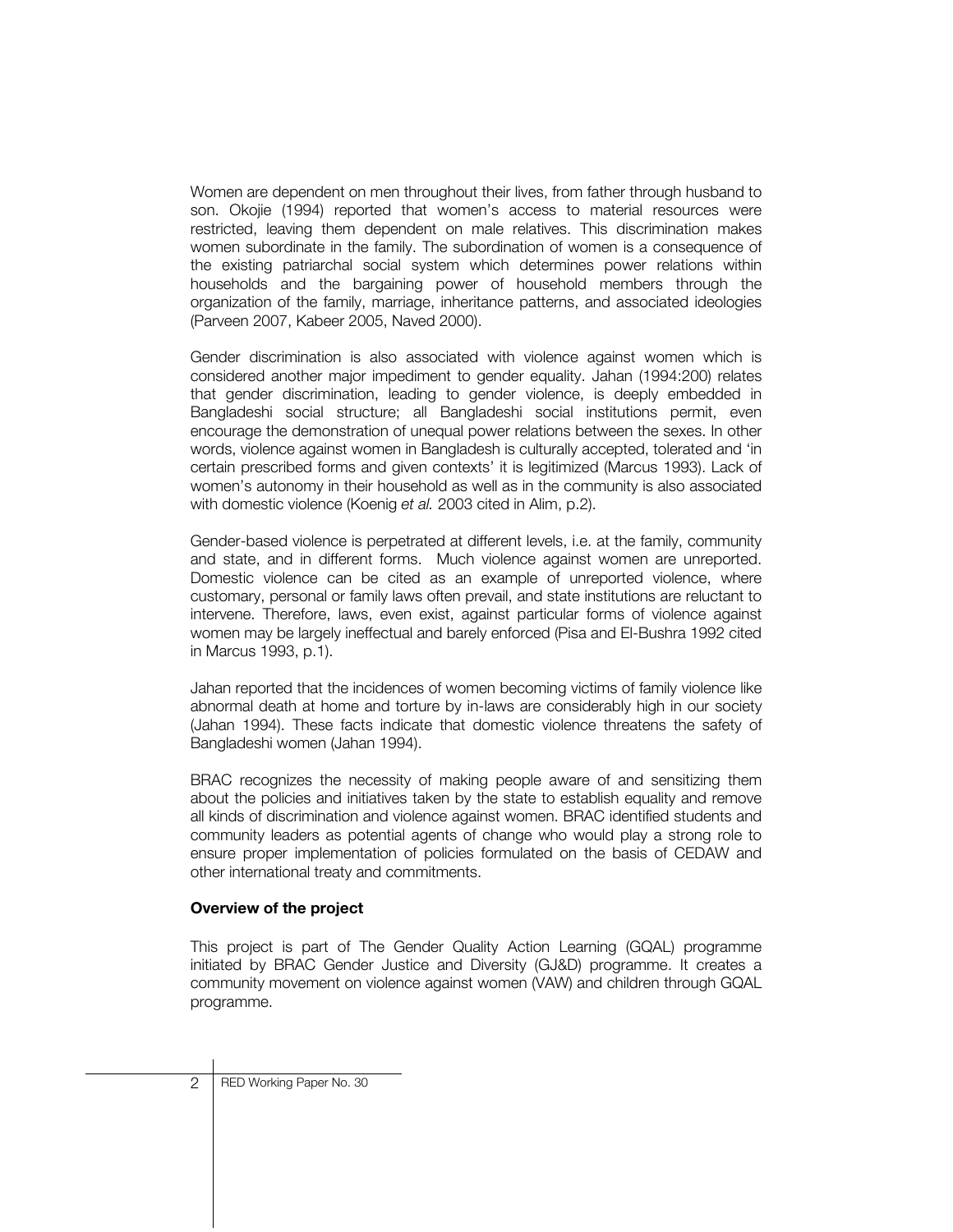As a member organization of Citizen Initiatives on CEDAW platform, Bangladesh, BRAC believes CEDAW to be one of the powerful tools through which BRAC can lead the community towards a society free from all types of discrimination, violence, inequality and injustice based on sex. The objective of the project under study is to sensitize the community on CEDAW and its use in preventing VAW.

A session was organized to sensitize the target group on CEDAW and to discuss how to prevent sexual harassment at home, on way to school, and in classroom. A total of 6,243 students from grade VIII-XII were selected for orientation programme in 100 batches on CEDAW and sexual harassment in public and private places. Two hundred community leaders, journalists, teachers, government officials, imams, and UP chairpersons and members were also oriented in eight batches. The duration of the orientation was two-and-a-half hours for students and four hours for others. The project was expected to identify risky locations/areas for sexual harassment, parents' role, and community mobilization.

#### **Objective of the study**

This study aims to assess the change of knowledge level of students and community leaders, who were considered change agents on CEDAW and sexual harassment. The specific objectives were to:

- 1. Determine the change in knowledge level of high school and college students about CEDAW and sexual harassment, and
- 2. Observe changes in knowledge level of community leaders, chairmen and members of union parishad (the lowest administrative unit of the government), and village elites on the same issues.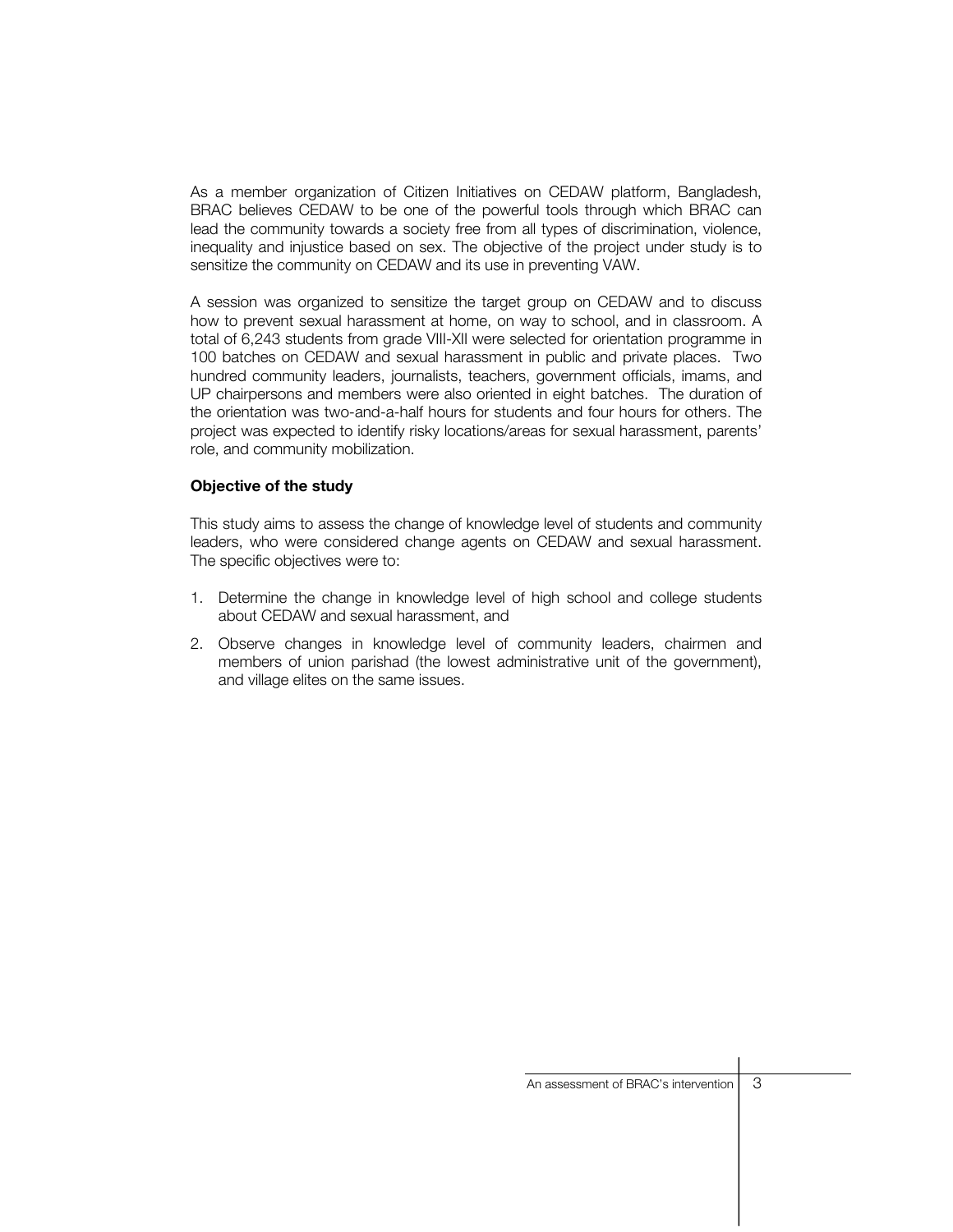# II. Methods

We conducted this study following quantitative techniques. We followed one group pre-post test design.

#### **Study area**

We conducted the study in the schools and colleges and among the community leaders in the operational area of the project, i.e. five unions of Gazipur sadar *upazila* (sub-district) of Gazipur district. The five unions are Bashan, Baria, Pubail, Mirzapur and Kaultia.

#### **Sample size and data collection tools and techniques**

Based on study design, we included pre-test and post-test with respondents and used similar questionnaire. The baseline included the following population as respondents:

- High school students (class seven and nine),
- College students (class eleven),
- Union *Parishad* members (chairmen and members), and
- Village leaders (who were respected as leaders resolving disputes and attended social and ritual ceremonies).

Respondents, especially students, were randomly selected. There was a register in each school and college from which the respondents were selected and interviewed. Boys and girls were selected separately. The project also collected the list of the name of the village leaders and chairmen and members from which respondents were randomly selected. The total number of students was 834 in the baseline survey conducted in 2011. Due to the dropout or unavailability of respondents the number of students was 390 in the post-test survey conducted in 2012. Similarly, although 136 village leaders were taken as respondents in the pre-test, the number of village leaders was 44 in the post-test survey. Therefore, the comparison between pre-test and post-test data was made on the basis of 434 respondents.

Data were collected through survey using a detailed questionnaire. Information was collected on socioeconomic and demographic profile of the respondents, their knowledge on CEDAW, and sexual harassment. Data were analyed using SPSS version 17. Bivariate and multivariate analyses were also done.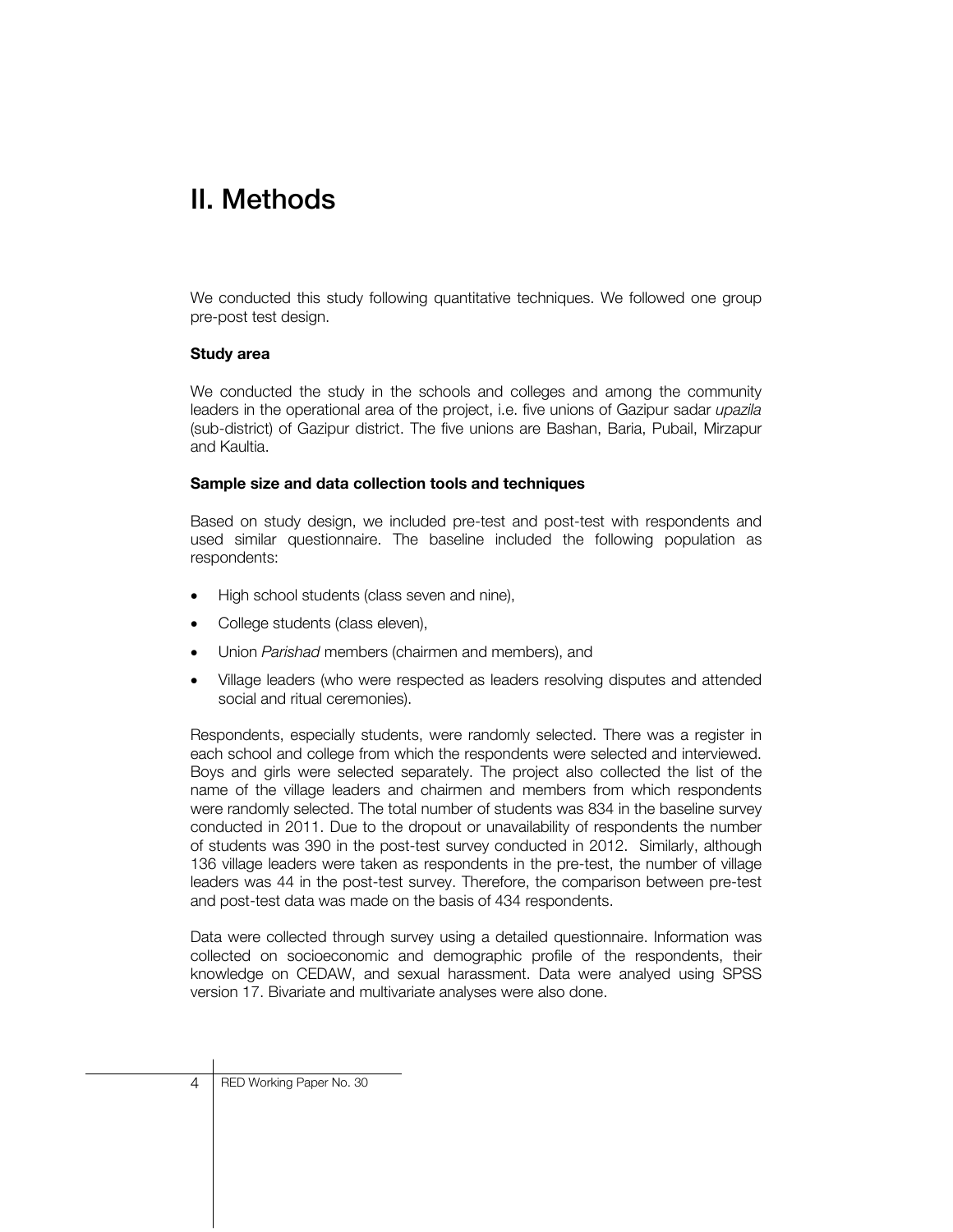### III. Findings

#### **Demographic composition of the respondents' households**

The number of females in the household was slightly higher compared to males (Table 1). Most of the members of respondents' households were educated up to secondary level and 34.4% of them were in the age group of 11-20 years. On the other hand, 44% were reported students and 25% of them were involved in household work. Besides, 92% were not the members of any NGO.

| Indicators         | %    |
|--------------------|------|
| Sex                |      |
| Male               | 49   |
| Female             | 51   |
| Age in years       |      |
| $0 - 10$           | 13.2 |
| $11 - 20$          | 34.4 |
| $21 - 30$          | 9.3  |
| $31 - 40$          | 22.8 |
| 41 and above       | 20.4 |
| Education          |      |
| Illiterate         | 12.5 |
| KG to class five   | 22.5 |
| Six to ten         | 45.1 |
| <b>HSC</b>         | 14.9 |
| <b>BA</b>          | 4.0  |
| <b>MA</b>          | 1.0  |
| Occupation         |      |
| Agriculture        | 4.1  |
| Service            | 9.5  |
| <b>Business</b>    | 11.1 |
| Household work     | 25.1 |
| Student            | 43.9 |
| Others             | 6.3  |
| Marital status     |      |
| Unmarried (age>10) | 44.7 |
| Married            | 52.2 |
| Widow              | 3.0  |
| Separated          | 0.2  |
| NGO membership     | 7.8  |

#### **Table 1. Demographic characteristics of the respondents' household**

| An assessment of BRAC's intervention | 5 |
|--------------------------------------|---|
|                                      |   |
|                                      |   |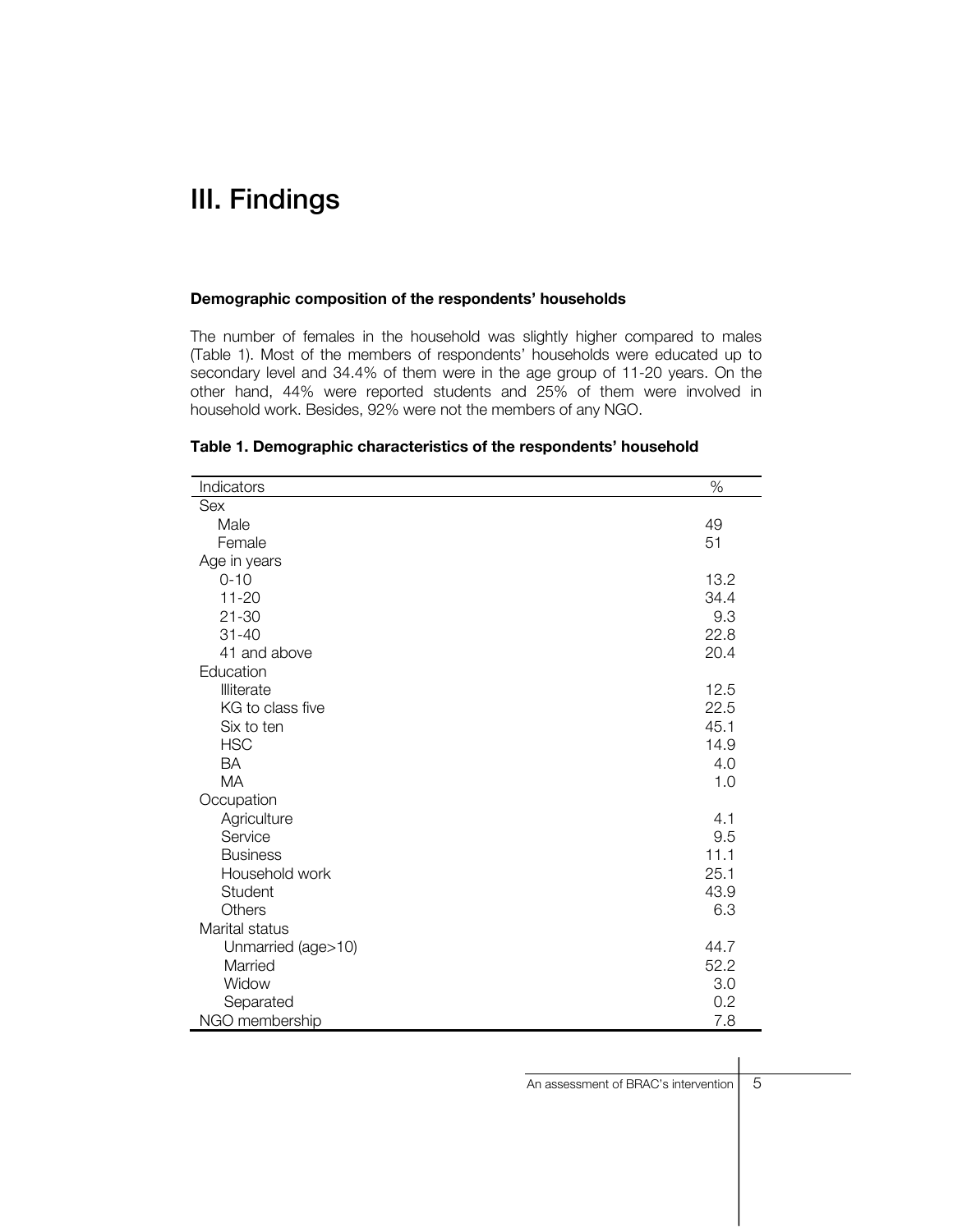#### **Changes in knowledge level on CEDAW**

We measured the respondents' knowledge on CEDAW including its major theme and issues, and the number of articles of CEDAW, the year of its adoption, and the name of the organizations or institutions that adopted CEDAW. We also tried to know their knowledge on the reservation on CEDAW by Bangladesh and their opinion about this reservation. Changes in their knowledge level were determined at three levels: decreased, unchanged and increased.

The overall positive change in their knowledge on CEDAW was found quite significant after the intervention. Most respondents (92%) reported to have increased their knowledge due to intervention (Fig. 1). Very few (7%) remained with same knowledge as it was before the intervention. The level of knowledge decreased is insignificant, only1%.



#### **Figure 1. Changes in knowledge level on CEDAW**

We also measured the difference of changing knowledge between males and females. Ninety-two percent of both males and females reported to have increased knowledge, but there was no significant difference in the change of knowledge level between males and females (Fig. 2).

Although the changes in the knowledge level did not vary between male and female, it was found to be different for different types of respondents (Fig. 3). The impact of the project was observed to be higher in changing the knowledge level of community leaders than students. Ninety-two percent students and 96% community leaders reported to have increased knowledge level. On the other hand, among students 8% was seen to have the same knowledge level while 2% of community leaders had same level of knowledge after intervention. The difference of change in the level of knowledge between the two groups was found statistically significant ( $p=.073$ ).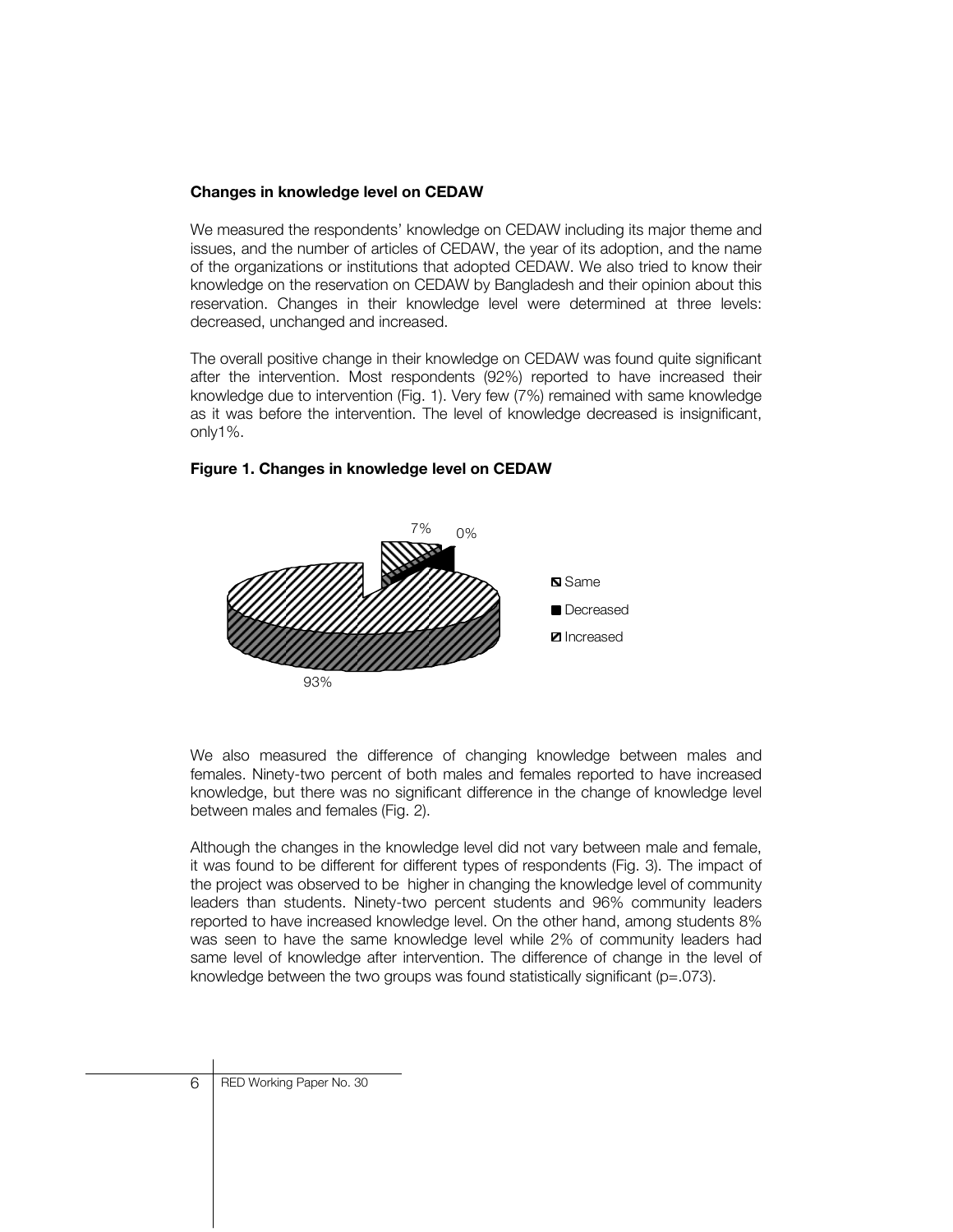



**Figure 3. Changes in knowledge level by type of respondents** 



We also measured the changes in knowledge level on the basis of economic condition of the respondents' household (Fig. 4). Significant changes in the knowledge level were found among all the respondents whose households were very poor. The intervention was found to have the same impact on the knowledge level of other groups. More than 90% of the poor and middle class respondents were found to have increased knowledge while almost the same percentage of rich people was found to have increased knowledge. Change in knowledge also varied by religion. Both positive and negative changes were observed higher for Muslims than that of Hindus (Fig. 5).

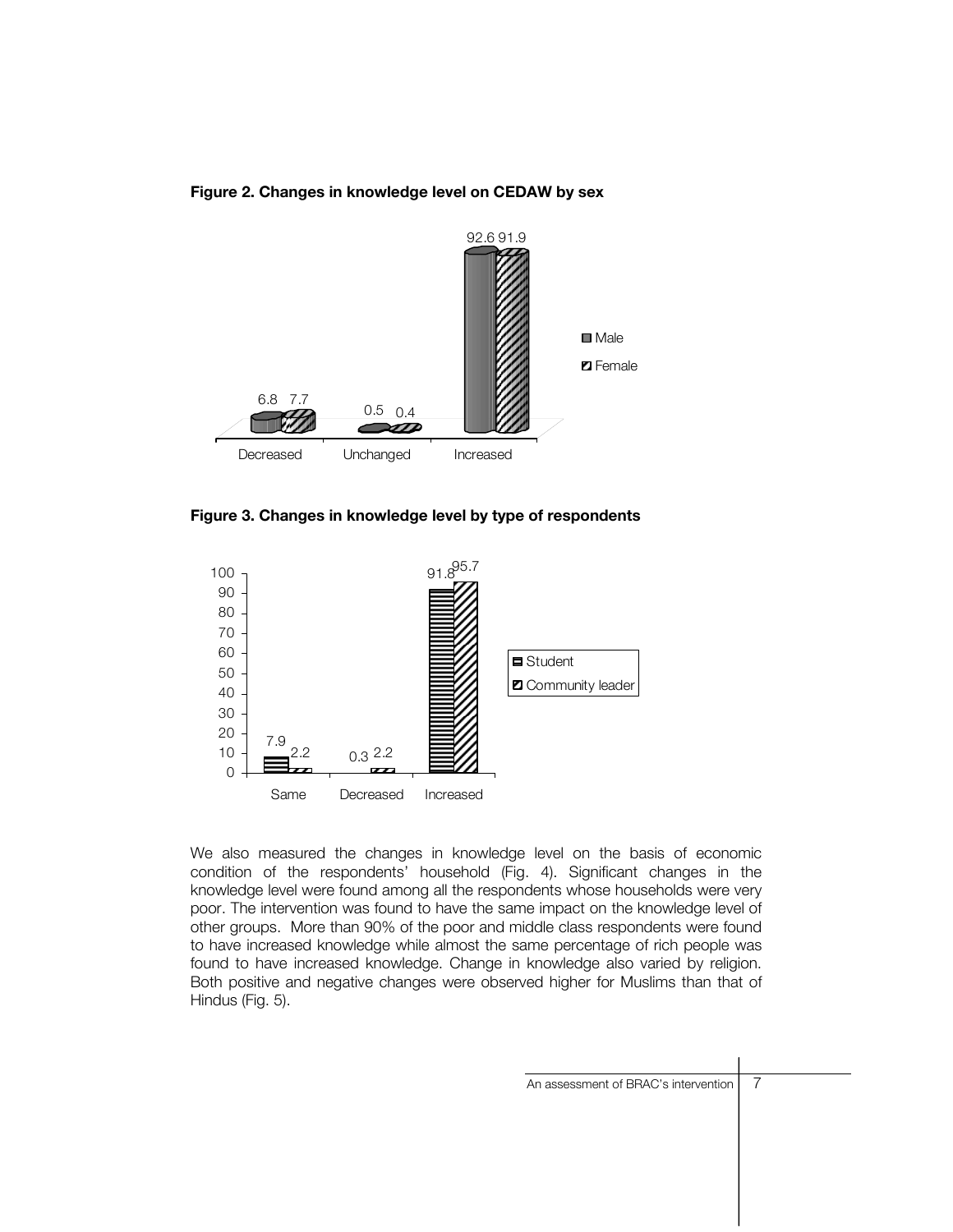120 100.0 90.0 90.7 94.2 100 80 **Z** Same Decreased 60 **I**I Increased 40  $\begin{array}{c|c} 9.3 & 5.3 \end{array}$ 20 8.6  $0.0<sub>0</sub>$ 0.0 $\| \|$   $\|$   $^{-1.4}$   $\|$   $\|$   $\|$   $\|$   $\|$   $\|$   $^{\circ}$   $^{\circ}$  0.5  $\boldsymbol{Z}$ 0 Very poor Poor Middle Rich

**Figure 4. Changes in knowledge level by economic condition** 

**Figure 5. Changes in knowledge level by religion** 



The average knowledge score difference of the respondents between pre-test and post-test was also measured (Table 2). After the intervention the average knowledge score of the respondents on CEDAW increased significantly in different indicators. Among that the increase of female knowledge on the issue as mentioned was slightly higher than a male and the difference between pre-test and post-test was statistically significant. On the other hand, the average knowledge score of the students was higher than the community leaders, but both of their knowledge scores increased after the intervention.

8 | RED Working Paper No. 30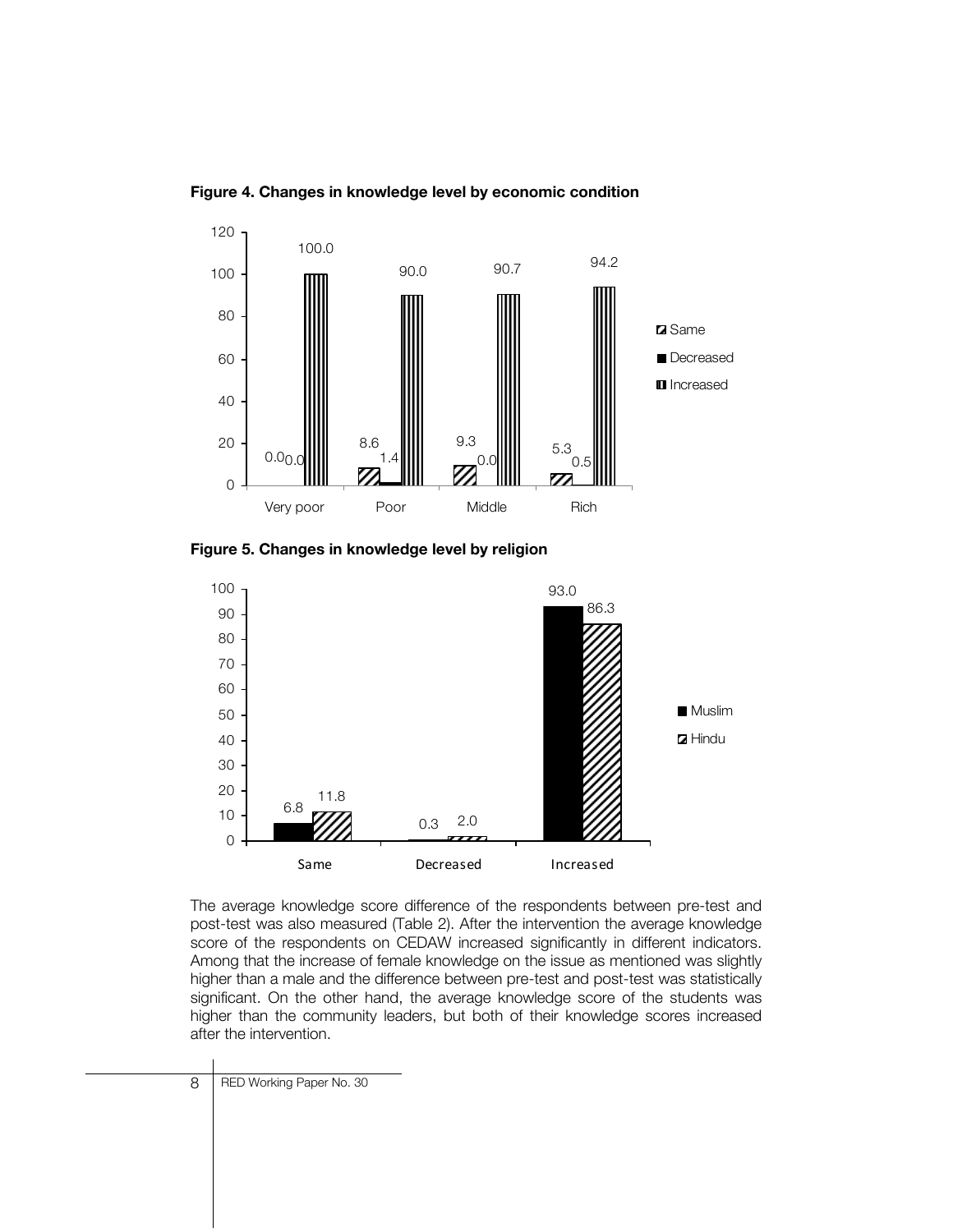The knowledge score of the respondents from different economic backgrounds was found different between pre-test and post-test. The respondents who considered themselves very poor reported to have increased average knowledge score on CEDAW after the intervention. They scored .20 on average in pre-test but it increased up to 8.00 after intervention. A similar type of change was noticed for poor, middle and rich classes. Besides, Muslims were found more knowledgeable than Hindus after intervention.

| Indicator        | Pre-test | Post-test | Significance |
|------------------|----------|-----------|--------------|
| <b>Sex</b>       |          |           |              |
| Male             | .14      | 4.76      | .000         |
| Female           | .12      | 4.88      | .000         |
| Respondent type  |          |           |              |
| Student          | .12      | 4.95      | .000         |
| Community leader | .21      | 3.78      | .000         |
| Economic status  |          |           |              |
| Very poor        | .20      | 8.00      | .000         |
| Poor             | .08      | 4.94      | .000         |
| Middle           | .05      | 4.86      | .000         |
| <b>Rich</b>      | .21      | 4.67      | .000         |
| Religion         |          |           |              |
| Muslim           | .13      | 4.97      | .000         |
| Hindu            | .07      | 3.78      | .000         |

#### **Table 2. Average knowledge score difference on CEDAW by different indicators**

Table 3 shows much improvement in the knowledge level of the respondents regarding CEDAW after the intervention. With regard to all the indicators except gender discrimination, no respondents in the pre-test had been able to answer any of the questions, but after the intervention they were able to answer. When the respondents were asked what is CEDAW 44% were able to answer correctly in the post-test compared to '0' in the pre-test. A similar type of change had taken place for other indicators.

On the other hand, around half of the respondents in the post-test had been able to answer the question regarding 'what is discussed in CEDAW, how many sections in CEDAW and whether Bangladesh should withdraw reservation' compared to '0' respondents in the pre-test. But 13% of them answered correctly the question of what is gender discrimination in the pre-test, which increased up to 42% in the posttest.

In order to know the impact of the project, the study also explored the sources of knowledge of the respondents. Almost all the respondents having increased knowledge mentioned BRAC as the source of their knowledge on CEDAW in the endline survey, while very few of them reported to have their knowledge from other sources (TV, book, newspaper, family, society, other NGO etc.) (Table 4).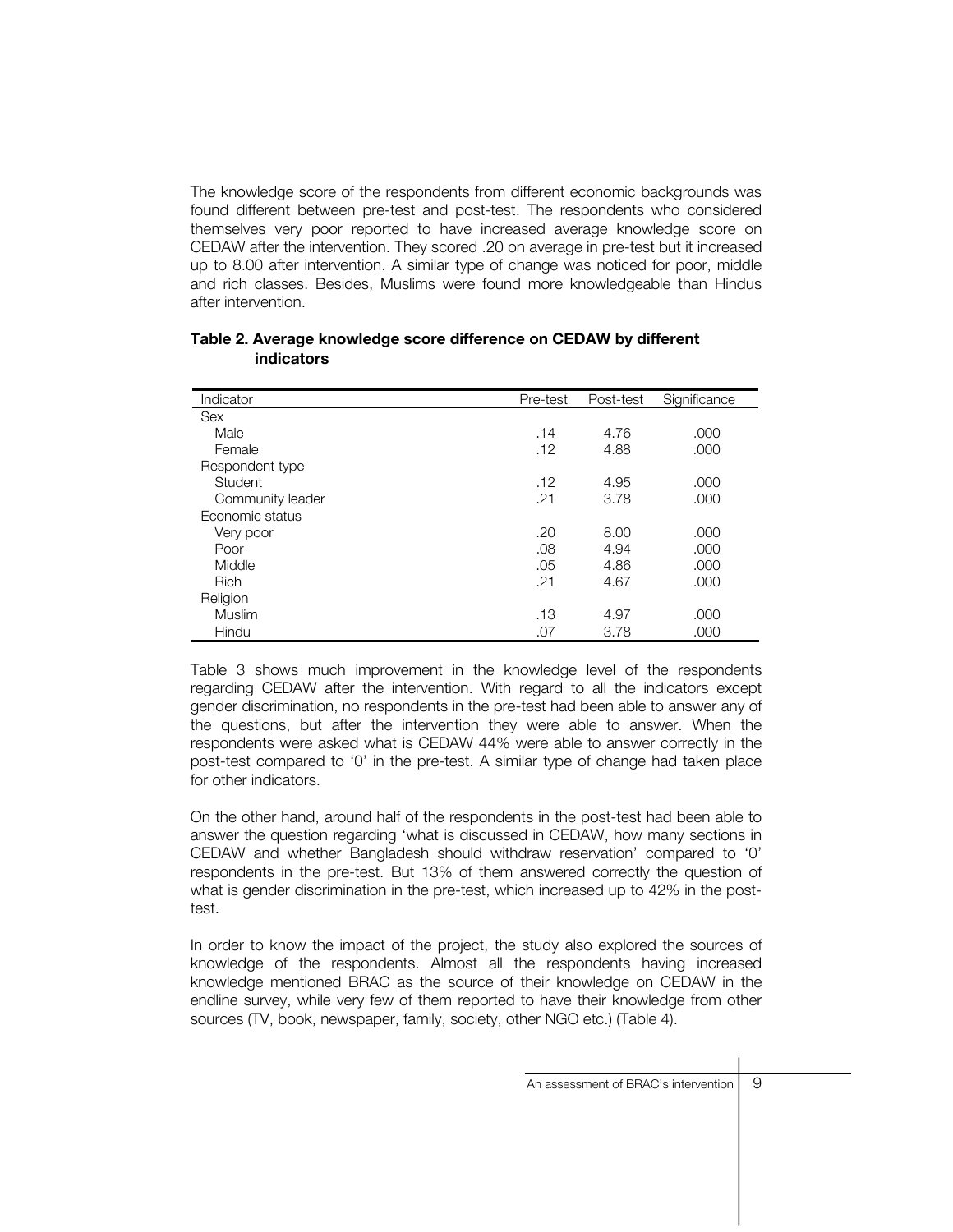| Table 3. Change in knowledge level on CEDAW (%) |  |  |  |  |  |  |
|-------------------------------------------------|--|--|--|--|--|--|
|-------------------------------------------------|--|--|--|--|--|--|

| Indicator                                           | Pretest | Posttest | Significance |
|-----------------------------------------------------|---------|----------|--------------|
| What is CEDAW                                       | OO.     | 44       | .000         |
| What is substance of CEDAW                          | $00\,$  | 23       | .000         |
| Who has prepared CEDAW                              | $00\,$  | 36       | .000         |
| In which year was CEDAW prepared                    | $00\,$  | 40       | .000         |
| What is discussed in CEDAW                          | $00\,$  | 52       | .000         |
| How many sections in CEDAW                          | $00\,$  | 51       | .000         |
| When has Bangladesh signed in CEDAW                 | $00\,$  | 43       | .000         |
| What is reservation in CEDAW                        | $00\,$  | 05       | .000         |
| How many sections of CEDAW is reserved by           | $00\,$  | 37       | .000         |
| Bangladesh                                          |         |          |              |
| At present in which section of CEDAW is reserved by | OO.     | 16       | .000         |
| Bangladesh                                          |         |          |              |
| In which subject in CEDAW Bangladesh has reserved   | OO.     | 07       | .000         |
| Whether Bangladesh should withdraw reservation      | OO.     | 47       | .000         |
| Which part in CEDAW can play role to preserve women | OO.     | 28       | .000         |
| rights                                              |         |          |              |
| In which section of CEDAW is told gender equality   | OO.     | 14       | .000         |
| What is discrimination against women                | 13      | 42       | .000         |

#### **Table 4. Sources of knowledge on CEDAW after intervention (%)**

|                                                            | Sources     |         |
|------------------------------------------------------------|-------------|---------|
| Indicator                                                  | <b>BRAC</b> | Others* |
| What is CEDAW                                              | 96.9        | 3.1     |
| What is substance of CEDAW                                 | 99          | 1.0     |
| Who has prepared CEDAW                                     | 98.1        | 1.9     |
| In which year CEDAW is prepared                            | 96          | 4       |
| What is discussed in CEDAW                                 | 96.5        | 3.5     |
| How many sections in CEDAW                                 | 98.8        | 1.2     |
| When has Bangladesh signed in CEDAW                        | 96.3        | 3.7     |
| What is reservation in CEDAW                               | 100.0       | 0.0     |
| How many sections of CEDAW is reserved by Bangladesh       | 96.9        | 3.1     |
| At present in which section of CEDAW is reserved by        | 92.6        | 7.4     |
| Bangladesh                                                 |             |         |
| In which subject in CEDAW Bangladesh has reserved          | 93.5        | 6.5     |
| Which part in CEDAW can play role to preserve women rights | 94.4        | 5.6     |
| In which section of CEDAW is told gender equality          | 96          | 4       |
| What is discrimination against women                       | 92.3        | 9.7     |

\*TV, Newspaper, society, books, family, other NGOs, experience etc.

Almost none of the respondents (<1%) have any knowledge on CEDAW before the intervention. But few respondents who had knowledge reported newspapers, books and society as the sources of their knowledge. A comparatively higher percentage (>12%) knew the concept of discrimination against women before intervention.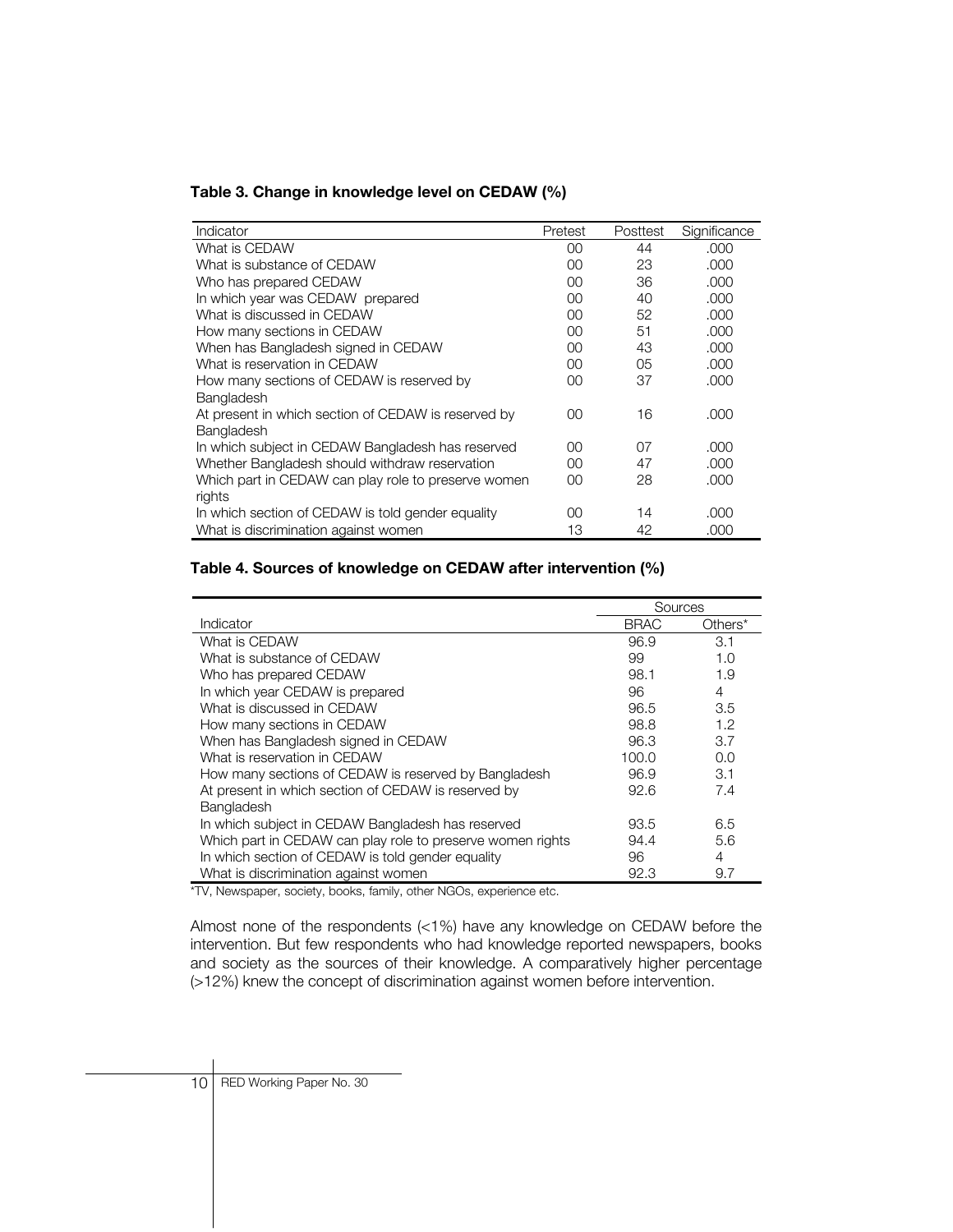#### **Changes in knowledge level on sexual harassment**

A significant change at the respondents' knowledge level on sexual harassment was observed after the intervention. Change in knowledge level was not similar between male and female. It was found that male's knowledge increased much better compared to female and decreased less than female (Fig. 6). On the other hand, a little more than one-fifth of the respondents' knowledge (22.1%) remained unchanged despite the intervention.

#### **Figure 6. Change in knowledge level on sexual harassment by sex**



The average knowledge score of the respondents on sexual harassment in pre-test and post-test changed (Table 5). The average knowledge score of both male and female on sexual harassment decreased in the post-test. Findings also present the increase of average knowledge score of the very poor in the post-test. A similar type of change was observed for the poor, middle and the rich group. Besides, the Hindu respondents were found more knowledgeable after the intervention.

Different indicators of sexual harassment were considered (Table 6). The changes in knowledge level for different indicators were found to be different. In some cases the level of knowledge of the respondents increased but in other cases decreased.

When respondents were asked about the definition of sexual harassment 33% answered correctly in the pre-test, but in the post-test 12% more respondents answered correctly.

| An assessment of BRAC's intervention   11 |  |
|-------------------------------------------|--|
|                                           |  |
|                                           |  |
|                                           |  |
|                                           |  |
|                                           |  |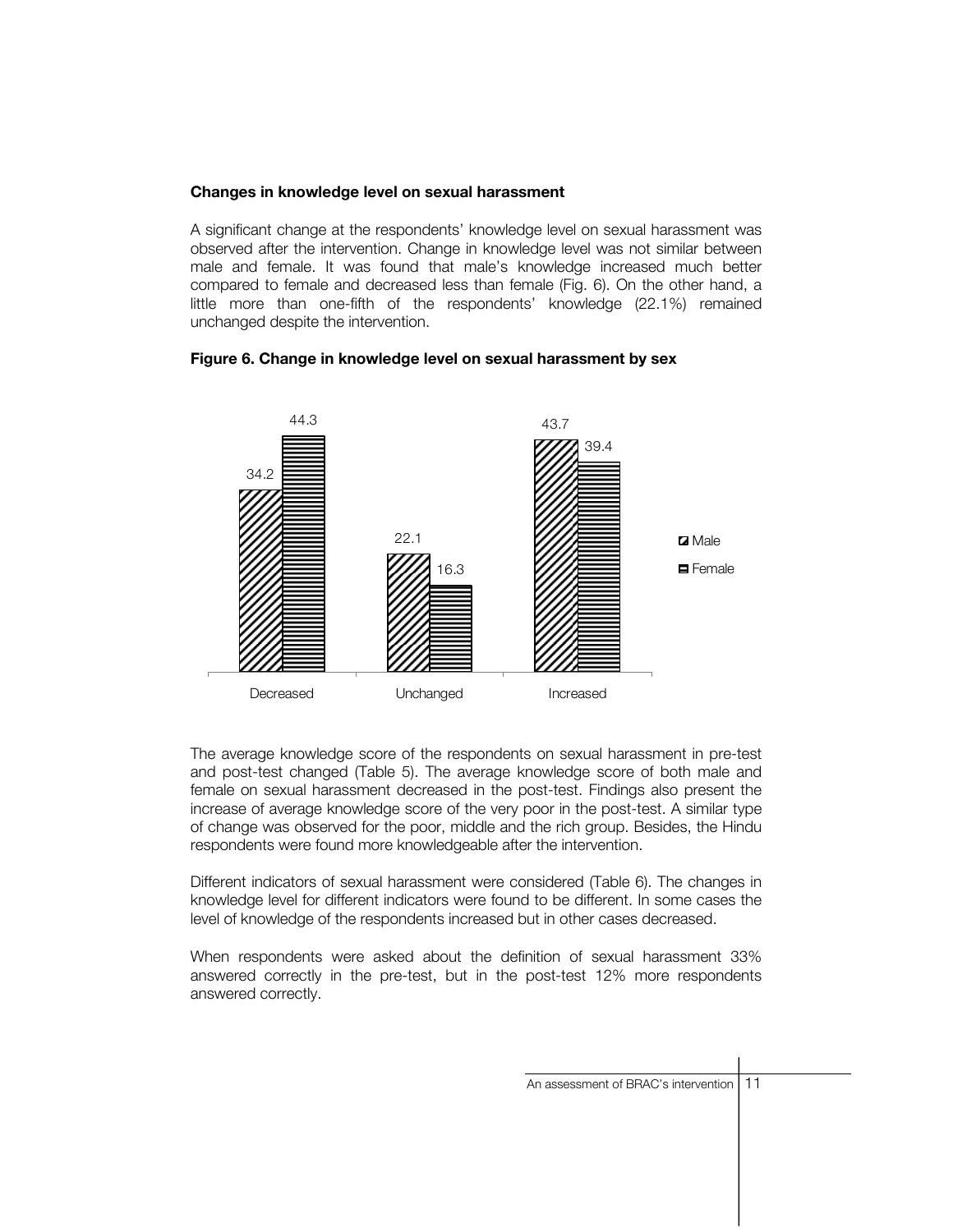| Indicator        | Pre-test | Post-test | Significance |
|------------------|----------|-----------|--------------|
| Sex              |          |           |              |
| Male             | 2.30     | 2.07      | .09          |
| Female           | 1.60     | 2.80      | Ns           |
| Respondent type  |          |           |              |
| Student          | 2.24     | 2.21      | <b>Ns</b>    |
| Community leader | 2.26     | 2.00      | <b>Ns</b>    |
| Economic status  |          |           |              |
| Very poor        | 1.60     | 2.80      | <b>Ns</b>    |
| Poor             | 1.74     | 2.19      | .05          |
| Medium           | 2.02     | 2.09      | Ns           |
| <b>Rich</b>      | 2.65     | 2.25      | .01          |
| Religion         |          |           |              |
| Muslim           | 2.29     | 2.20      | Ns           |
| Hindu            | 1.90     | 2.04      | Ns           |

#### **Table 5. Average knowledge score difference on sexual harassment by different variables (%)**

#### **Table 6. Change in knowledge level on sexual harassment (%)**

| Indicator                                    | Pre-test | Post-test | Significance |
|----------------------------------------------|----------|-----------|--------------|
| What is sexual harassment                    | 32.6     | 45.2      | .000         |
| Conduct/Activities of sexual harassment      | 58.5     | 59.4      | Ns           |
| Consequences of sexual harassment            | 31.7     | 19.0      | .000         |
| Laws related to preventing sexual harassment | 1.4      | 11.2      | .000         |
| Places of sexual harassment                  | 69 7     | 85 1      | .NOO         |

But the number of the respondents remained unchanged after the intervention regarding the knowledge on the conduct of sexual harassment. The percentage of the respondents decreased even after the intervention for having knowledge on the consequences of sexual harassment.The respondents knew about the place of sexual harassment both in pre-test and post-test. During the post-test, the respondents mentioned BRAC as the main source of their knowledge in this regard (Table 7).

| Indicator                                    | Sources     |         |
|----------------------------------------------|-------------|---------|
|                                              | <b>BRAC</b> | Others* |
| What is sexual harassment                    | 88.3        | 117     |
| Conduct/Activities of sexual harassment      | 71.9        | 28.1    |
| Problems caused by sexual harassment         | 722         | 27.8    |
| Laws related to preventing sexual harassment | 95.9        | 4.1     |
| Places of sexual harassment                  | 84.6        | 15.4    |

\*TV, Newspaper, society, books, family, schools, other NGOs, experience etc.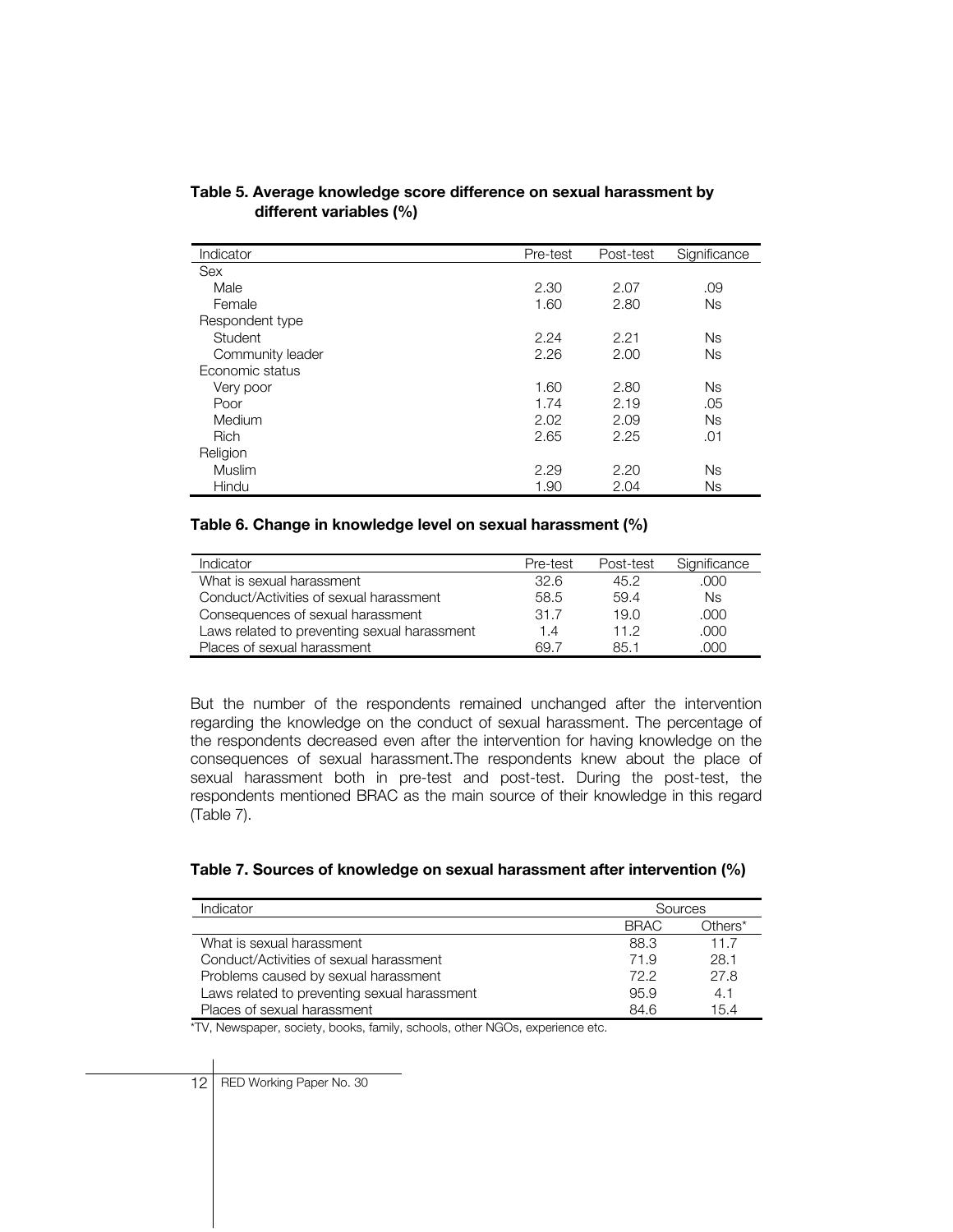### IV. Discussion and conclusion

The desirable outcome of the studied project was to ensure that community people were sensitized on CEDAW and sexual harassment. This project targeted students and community leaders who were expected to be the potential agents for change for intervention. Based on the findings of this study, the project could claim success in bringing change in the knowledge level of its target groups.

The findings reveal positive effect of the project on the level of knowledge among students and community leaders regarding CEDAW. The number of students whose knowledge increased due to intervention was not higher than the community leaders. Nevertheless, the knowledge of community leaders also increased due to the intervention. The sensitivity they got from the project would mobilize them to question the patriarchal ideology that maintains the inequality between sexes. The variation of changes in knowledge level was observed in different economic status. The project can claim 100% success in bringing changes in knowledge on CEDAW among the respondents belonging to very poor groups, but they were few. In short, the difference between the knowledge level of the respondents on CEDAW between the baseline and endline survey was undoubtedly much higher.

Changes in the knowledge level varied with the themes the project addressed. In the pre-test survey the respondents could hardly answer the question on CEDAW, but in the case of sexual harassment, they could answer all questions, except the relevant laws. Huge coverage and exclusive focus on sexual harassment by different media like TV, books, newspapers, etc. might also contribute in increasing the knowledge level of the respondents.

After intervention the changes in the knowledge level on sexual harassment were observed different in different indicators. Positive differences in changing knowledge level regarding the concept of sexual harassment, behaviours and laws related to sexual harassment were observed in the post-test survey, while the knowledge on the consequences of sexual harassment was seen to have decreased after intervention. Although the respondents were aware of the places where sexual harassment occurs both in pre-test and post-test surveys, the increase in their knowledge level was observed to be quite significant (from 69.9 to 85.1%) after the intervention. Also much change in the respondents' knowledge on existing laws on sexual harassment was observed (from 1.4% to 11.2%) after intervention. Despite positive changes, the average knowledge level on sexual harassment by sex as well as the type of respondents was observed to have decreased.

Although positive changes occurred, there was considerable number of respondents whose knowledge was found to be unchanged after the intervention. Deeply rooted patriarchal ideology, cultural beliefs and practices that have been prevailing in the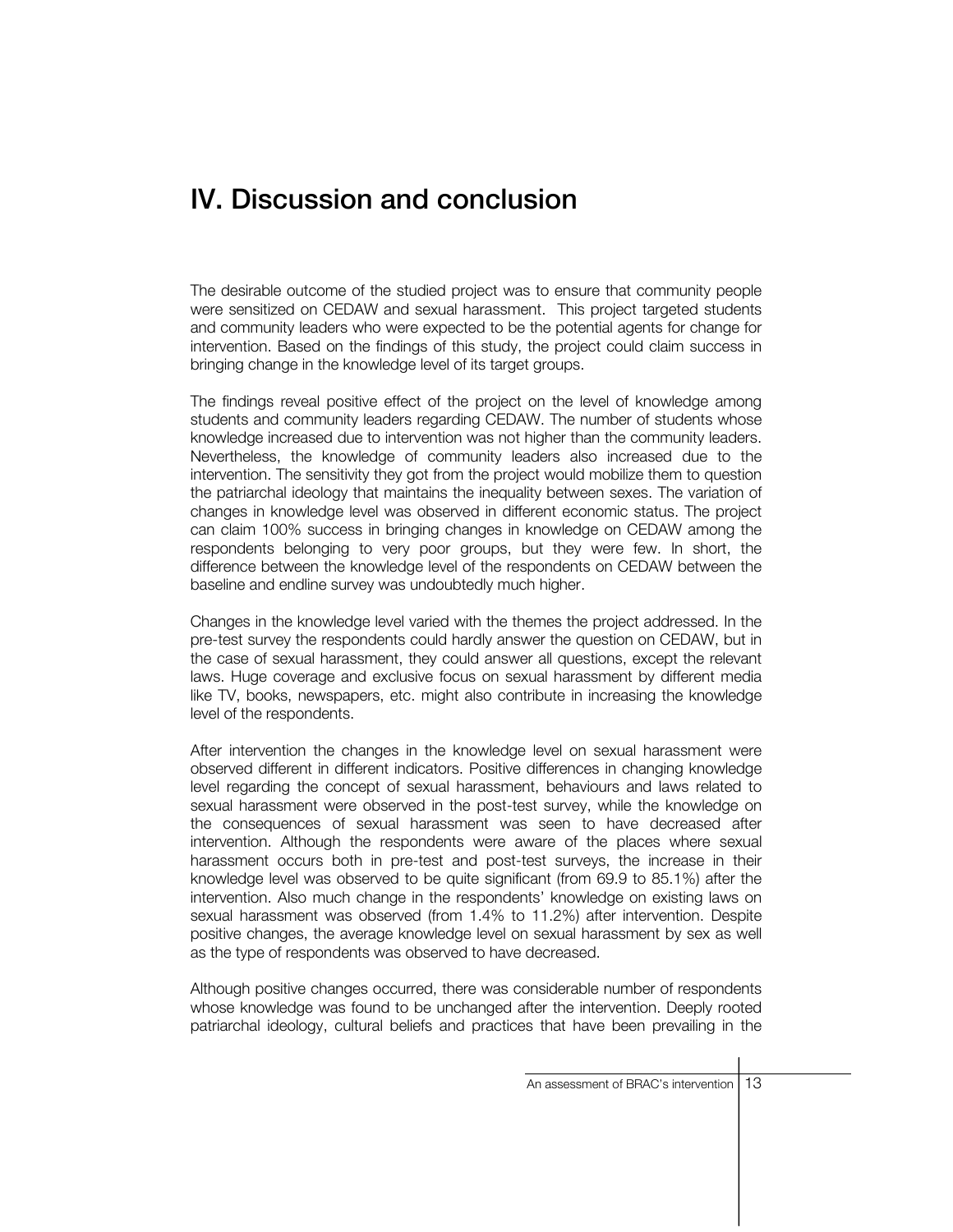minds of individuals for generations might be one of the major reasons behind this fact. Duration of the intervention maximum of four hours was not enough to be effective in bringing the desired changes in knowledge level.

The respondents whose knowledge level decreased after intervention always should be given more attention by the programme. This finding also points out the necessity of running this kind of project on a larger scale, targeting larger groups of population for a long time.

In both pre-test and post-test surveys, the respondents were asked to give their recommendations on how to prevent sexual harassment. According to pre-test data, the respondents suggested creating awareness as the main approach to prevent sexual harassment. At the same time, they also focused on practicing *purdah* to prevent women from sexual harassment. It also reflects the traditional ideology that considers women's 'inappropriate' and 'indecent' appearance and behaviour as the responsible factor that results in violence against women by men. Therefore, they suggest that women should maintain 'proper' and 'decent' dress to prevent sexual harassment. In the post-test survey the recommendations about maintaining *purdah* was suggested with slight changes (from 11.3 to 10.3%). That again indicates the necessity of running this kind of project for a long time to eliminate patriarchal ideology that makes women more accountable to the dominant system for their dress and behaviour, especially when they become victims of violence. The respondents also suggest making the existing laws related to sexual harassment effective and ensuring the perpetrators' proper punishment.

On average, >71% of the respondents mentioned BRAC as the main source of their changing knowledge level. This signals the project's success in educating the respondents on CEDAW and sexual harassment. It also supports the idea of running this type of project on a larger scale. Therefore, it is expected that the sensitized students and community leaders would work together as agents of change in future.